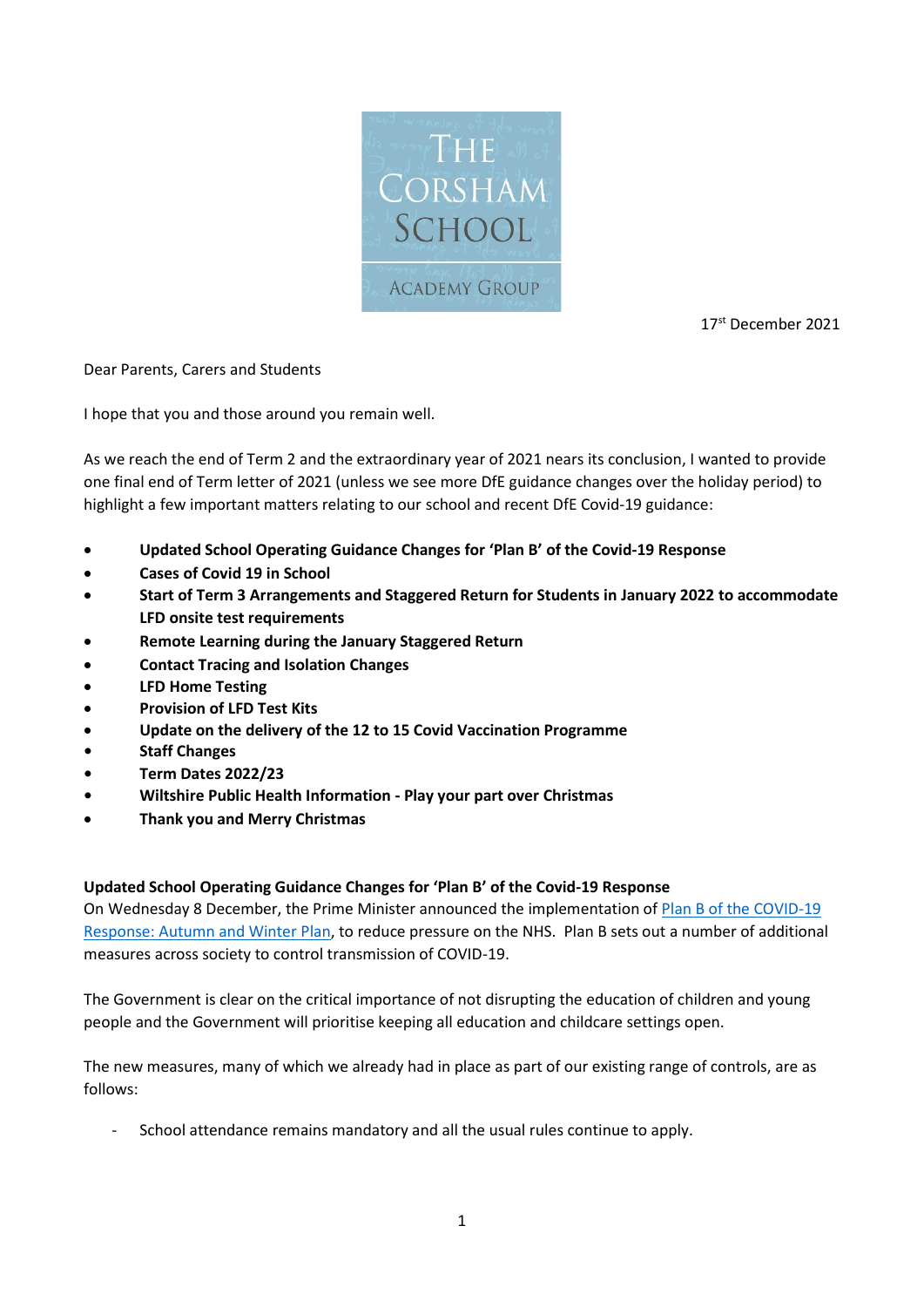- The recently reintroduced temporary measures on face coverings remain the same. Face coverings should be worn by pupils in Year 7 and above, staff and visitors in communal areas, unless exempt. Pupils and students in Year 7 and above must also wear a face covering when travelling on public transport and should wear it on dedicated transport to and from school or college. Face coverings are not recommended in classrooms unless advised by local Directors of Public Health.
- Staff who can work from home should do so from Monday 13 December. All education and childcare settings are expected to continue to provide face-to-face teaching, and staff should continue to attend their place of work if required in order to deliver this. Teaching and learning should not be moved online as a result of the work from home guidance.
- People previously considered to be particularly vulnerable, clinically extremely vulnerable (CEV), and high or higher risk are not being advised to shield again.
- All those involved in education and childcare settings are strongly encouraged to continue regular LFD testing and reporting their results, and to encourage pupils in Year 7 and above to do the same.
- Settings are strongly encouraged to ask parents, guardians and other visitors to take an LFD test before entering the setting.
- Vocational and technical exams and formal assessments timetabled for January will go ahead.
- Secondary schools should continue to plan to provide an on-site test for pupils on return in January. (**see point below**)
- Changes to close contact isolation rules & the introduction of daily contact testing (**see point below**)

#### **Cases of Covid-19 in School**

I know we will all be very concerned about the latest developments relating to the Omicron variant and how this will affect our Christmas plans and our return to school in January. The picture is changing fast and will, no doubt, continue to change rapidly over coming days. As of today, our number of positive Covid cases remains in the low single figures; it has remained steadily at this level for the last couple of weeks.

Whilst we have remained very vigilant about the risk of infection and transmission, we feel confident that our current control measures remain appropriate and will remain in place for our return in January unless DfE and local Public Health advice state otherwise.

# **Start of Term 3 Arrangements and Staggered Return for Students in January 2022 to accommodate on-site LFD test requirements**

As you will now be aware we are required to provide one on-site Covid LFD test to all students (who have consent) on their return from the Christmas break in January. As a result of the amazing response to our request for parental help with running our on-site test centre we should be in a position to run it in much the same way as we did for our return back in September. This does mean we do need to stagger the start of term 3 for different year groups in order to accommodate all our students through the test centre.

All students will have one lateral flow test in school and will then return home. If their LFD result returns as negative they will be able to start school the next school day and thereafter should continue LFD testing at home twice a week. The table below indicates when school starts for each year group.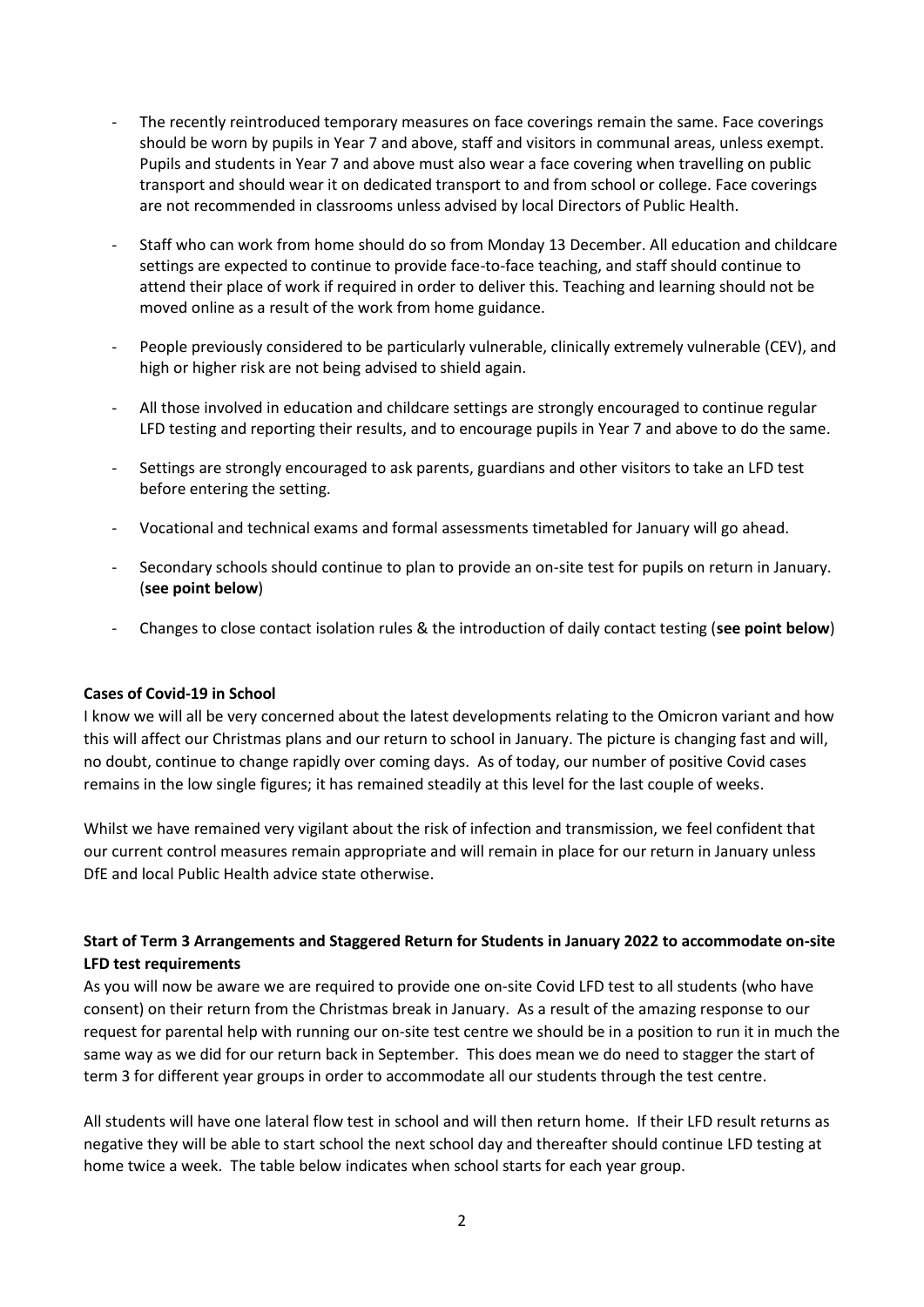|         | Tuesday 4 <sup>th</sup> Jan                    | Wednesday 5 <sup>th</sup> Jan                                      | Thursday 6 <sup>th</sup> Jan                                       | Friday 7 <sup>th</sup> Jan                                         |
|---------|------------------------------------------------|--------------------------------------------------------------------|--------------------------------------------------------------------|--------------------------------------------------------------------|
| Year 7  | <b>Remote Learning</b>                         | <b>Remote Learning</b>                                             | <b>LFD Test in school &amp;</b><br>return home                     | In school following<br>normal timetable                            |
| Year 8  | <b>Remote Learning</b>                         | Remote Learning                                                    | <b>LFD Test in school &amp;</b><br>return home                     | In school following<br>normal timetable                            |
| Year 9  | <b>Remote Learning</b>                         | <b>LFD Test in school &amp;</b><br>return home                     | In school following<br>normal timetable                            | In school following<br>normal timetable                            |
| Year 10 | <b>Remote Learning</b>                         | <b>LFD Test in school &amp;</b><br>return home                     | In school following<br>normal timetable                            | In school following<br>normal timetable                            |
| Year 11 | <b>LFD Test in school &amp;</b><br>return home | In school following<br>normal timetable                            | In school following<br>normal timetable                            | In school following<br>normal timetable                            |
| C6th    | LFD Test in school &<br>return home            | Year 12 in school<br>following normal<br>timetable<br>Year 13 PPEs | Year 12 in school<br>following normal<br>timetable<br>Year 13 PPEs | Year 12 in school<br>following normal<br>timetable<br>Year 13 PPEs |

Testing is voluntary and students not undergoing testing should return to school in line with our arrangements, above. For example, if a Year 8 student is not participating in testing their first day back at school will be the day after the  $1^{\text{st}}$  Covid test for their year group, on Friday 7<sup>th</sup> January.

Administering the test should only take 5 minutes but please allow approximately between 15 and 30 minutes for your LFD Test Appointment.

**Appointment times for their January return LFD Test** (students do not need to wear uniform as they return home afterwards) are below

| <b>Time</b> | Tuesday Jan 4th 2022                             | Wednesday Jan 5th 2022                       | Thursday Jan 6th 2022                        |
|-------------|--------------------------------------------------|----------------------------------------------|----------------------------------------------|
| $8.30$ am.  | Tutor Groups 11F1, 11F2                          | Tutor Groups 10F1, 10H1                      | Tutor Groups 8S1, 8H2                        |
| 9.00 am.    | 11H1, 11H2                                       | 10S1, 10S2                                   | 8H1, 8F1                                     |
| 9.30 am.    | 11S1, 11S2                                       | 10B1, 10B2                                   | 8B18B2                                       |
| $10.00$ am. | 11B1                                             | 10H2                                         | 8F2                                          |
| 10.30 am.   |                                                  |                                              | 7B1, 7B2                                     |
| $11.00$ am  | Year 12                                          |                                              |                                              |
| 11.30 am.   |                                                  | 9B1, 9B2                                     | 7F1, 7F2                                     |
| 12.00       | Year 13                                          | 9F1, 9F2, 9H1                                | 7H1, H2                                      |
| 12.30 pm.   |                                                  | 9S1, 9S2                                     | 7S1, 7S2                                     |
|             | Year 11 and C6th resume<br>classes Wednesday 5th | Year 10 and 9 resume classes<br>Thursday 6th | Year 8 and 7 resume classes<br>on Friday 7th |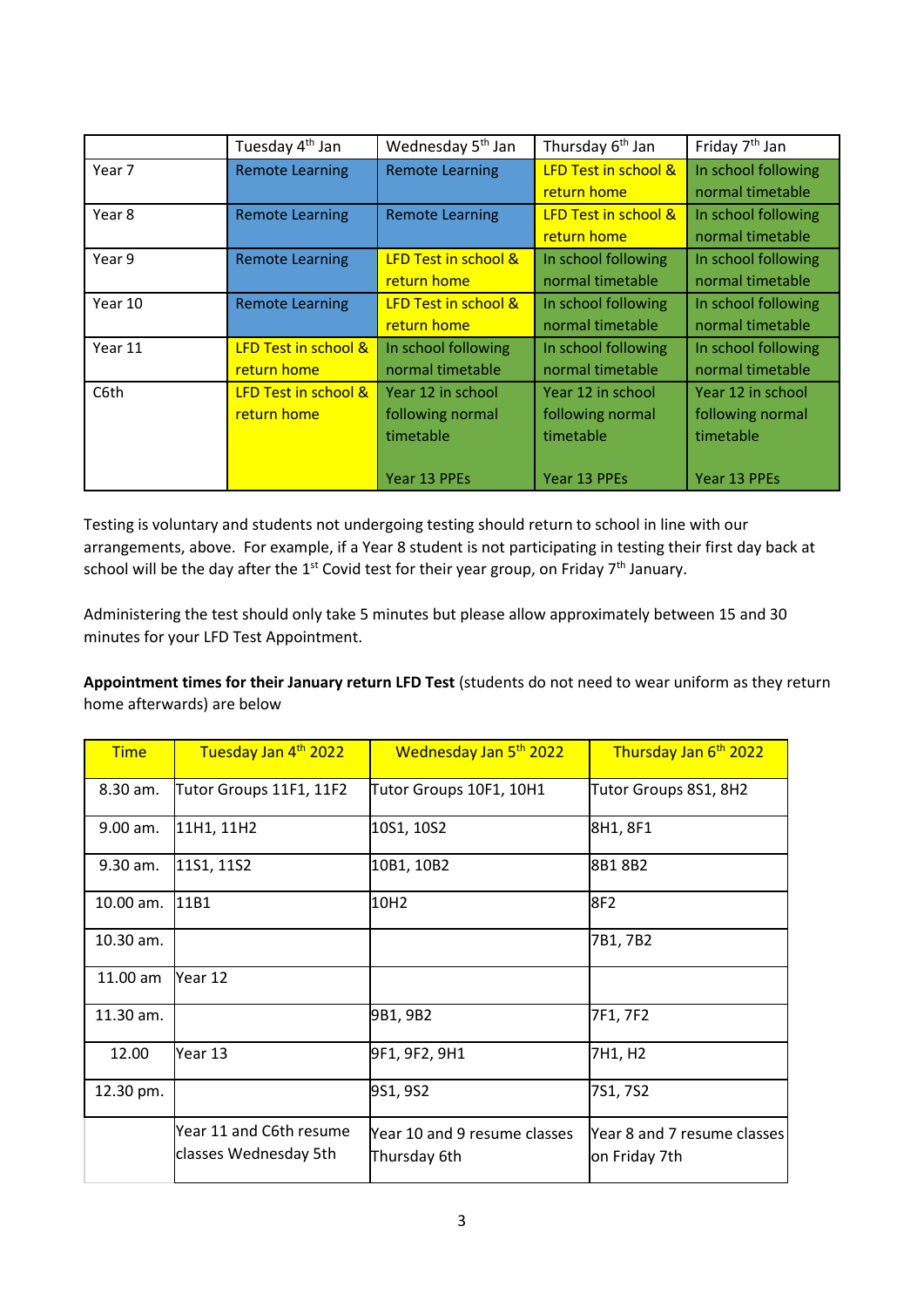As a reminder, parents should bring their children to the Springfield car park and a member of senior staff will greet students at the blue H block gate next to the All-Weather Pitch, asking them to sanitise and then directing them to the H block playground.

Another member of senior staff will greet them on the playground, showing where they line up. The playground fences have markers to show where each Tutor Group line up. Students will be given their preregistered card on entry to the Test Centre. Students must have these to take the LFD test; these cards ensure that results go automatically to those who need them. Once tested, students are directed to leave via the same blue H bock gate and return home.



The photos below show how lining up should work Tuesday through to Thursday.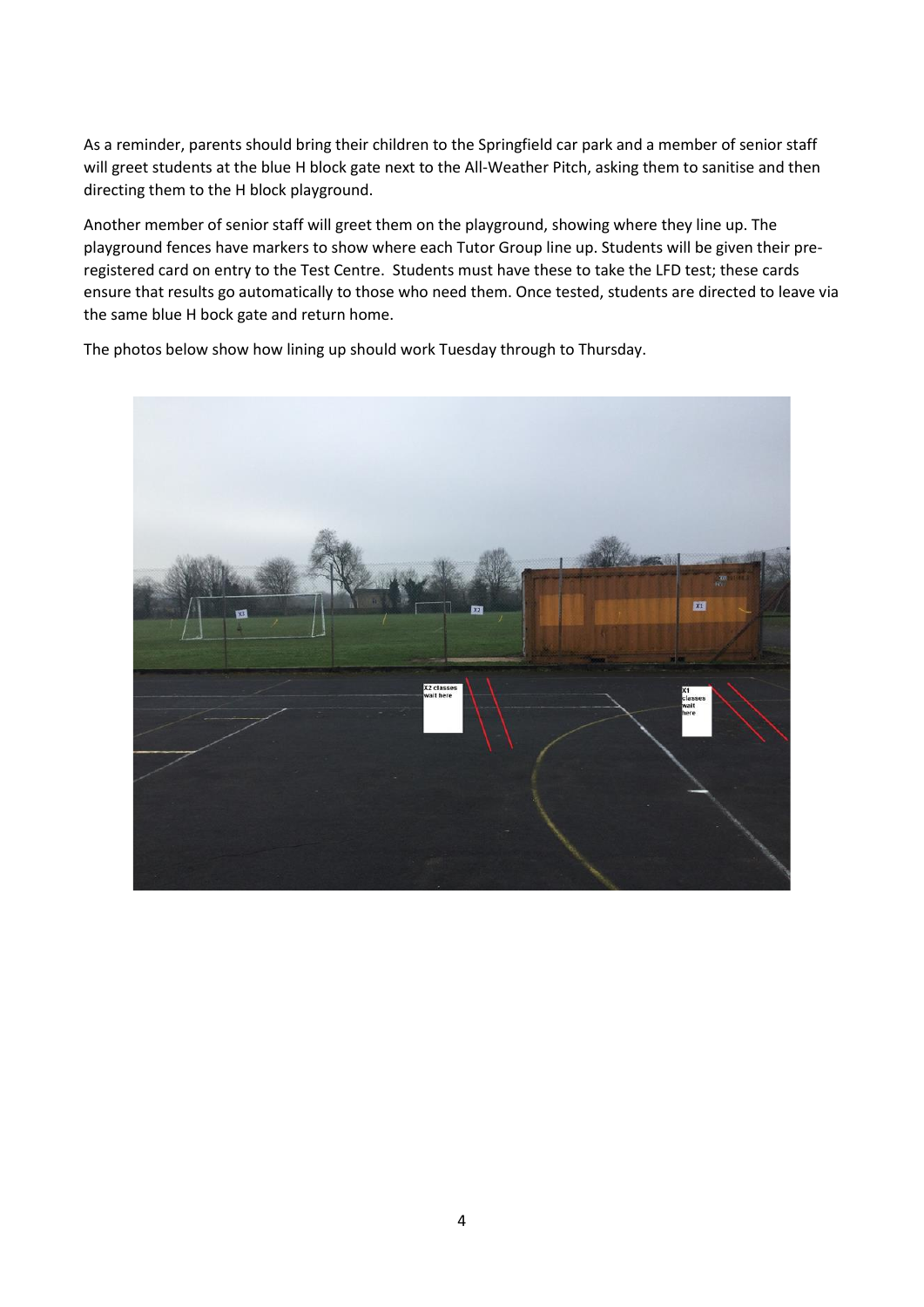

#### **Remote Learning during the January Staggered Return**

As a result of the staggered start with students and staff returning to face-to-face provision from Wednesday 5<sup>th</sup> through to Friday 7<sup>th</sup> Jan, we will be providing Remote Learning for the days students are not in school in the first week of our return.

The day when students are required to come in for their LFD test will involve periods of time when students will be travelling into school to undertake their LFD test before returning home again. We will adapt our Remote Learning offer for each of these days by moving to pre-recorded consolidation activities, with no requirement to meet live and no requirement for students to complete the lessons if they miss them.

Mrs Bartlett will be writing separately to remind parents of our remote learning protocols whilst also introducing them to our new parents who will possibly have been lucky enough to avoid having to use them in the last two terms.

#### **Contact Tracing and Isolation Changes**

As was reported in a letter from Mr Smith this week, on Tuesday 14<sup>th</sup> December, the government introduced a new national approach for contacts of Covid-19, based on daily testing.

All adults who are fully vaccinated and children aged 5 to 18 years and 6 months, identified as a contact of someone with Covid-19 – whether Omicron or not – should take a lateral flow device (LFD) test every day for seven days instead of self-isolating. Once notified by NHS Test and Trace as a close contact, all eligible staff, pupils and students should take an LFD each day for seven days and report the results through the Online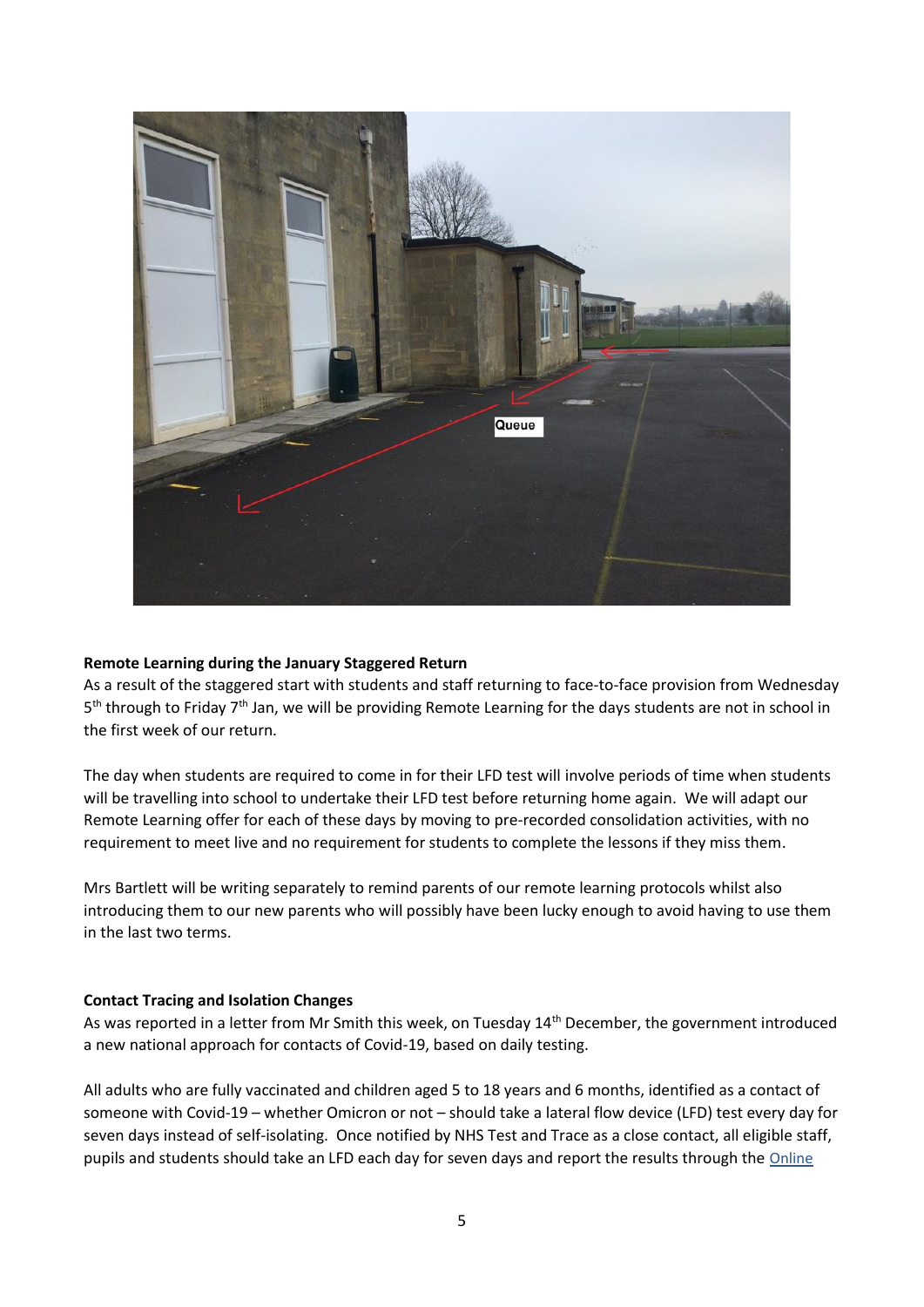[Reporting System](https://eur01.safelinks.protection.outlook.com/?url=https%3A%2F%2Fascl.us7.list-manage.com%2Ftrack%2Fclick%3Fu%3Ddae6fbf66d6135a8a21b3627d%26id%3D4ba7eb782c%26e%3Df4fda47392&data=04%7C01%7Crbell%40corsham.wilts.sch.uk%7Cfd465c74ca3b4f2e1cfd08d9bf1d3b51%7Cae2d489627854217a0ae572acf3597f9%7C0%7C0%7C637750954536267095%7CUnknown%7CTWFpbGZsb3d8eyJWIjoiMC4wLjAwMDAiLCJQIjoiV2luMzIiLCJBTiI6Ik1haWwiLCJXVCI6Mn0%3D%7C3000&sdata=RE2Ob%2FyP2AEIdKGA7nwBehipQoeA0FHX9NK5aQJ6ilM%3D&reserved=0) and to their setting. If they test negative, they can continue to attend their education setting.

If they test positive, they should self-isolate and order a PCR test to confirm the result. If the PCR is positive, they must self-isolate for ten days. If the PCR test is negative, they no longer need to self-isolate but should continue to carry out the remainder of the daily tests, and only need to isolate if it is positive.

Children under five years old do not need to take part in daily testing and do not need to isolate.

Anyone over the age of 18 years and 6 months who is not vaccinated must isolate in line with government guidelines if they are a close contact of a positive case.

Close contacts in schools continue to be identified b[y NHS Test and Trace.](https://eur01.safelinks.protection.outlook.com/?url=https%3A%2F%2Flnks.gd%2Fl%2FeyJhbGciOiJIUzI1NiJ9.eyJidWxsZXRpbl9saW5rX2lkIjoxMTYsInVyaSI6ImJwMjpjbGljayIsImJ1bGxldGluX2lkIjoiMjAyMTEyMTAuNTAwODE0MTEiLCJ1cmwiOiJodHRwczovL3d3dy5nb3YudWsvZ3VpZGFuY2UvbmhzLXRlc3QtYW5kLXRyYWNlLWhvdy1pdC13b3Jrcz91dG1fbWVkaXVtPWVtYWlsJnV0bV9zb3VyY2U9Z292ZGVsaXZlcnkifQ.dxKXPuh-JbeC6HAUV0zfLLjDJYSNn9HeO-YC5J-efc4%2Fs%2F741220530%2Fbr%2F122777048147-l&data=04%7C01%7CRBell%40corsham.wilts.sch.uk%7C8cbe0b7e49f84f94ca5308d9bbec4f44%7Cae2d489627854217a0ae572acf3597f9%7C0%7C0%7C637747447240870023%7CUnknown%7CTWFpbGZsb3d8eyJWIjoiMC4wLjAwMDAiLCJQIjoiV2luMzIiLCJBTiI6Ik1haWwiLCJXVCI6Mn0%3D%7C2000&sdata=hznpJlbd6IqbAQM%2B0DB9Pif1vbUDe9AY47RWdDJeZgk%3D&reserved=0)

## **LFD Home Testing**

Throughout the Christmas holidays and into the spring term, it is strongly encouraged that all education staff and students in Year 7 and above continue regular testing twice a week (LFD not PCR) and report their results.

The new guidance also asks parents, guardians and other visitors to take a lateral flow device (LFD) test before entering an education setting for any event or planned meeting.

## **Provision of LFD test kits**

We will continue to be provide students with LFD Test kits as part of the asymptomatic twice weekly testing programme. Your child should have returned home with their latest supply this week. Should you run out and require further Test Kits then you can access these from via the following links:

Wiltshire community LFD collection sites[: Coronavirus \(COVID-19\) -](https://eur01.safelinks.protection.outlook.com/?url=https%3A%2F%2Fwiltshire.us5.list-manage.com%2Ftrack%2Fclick%3Fu%3D2883905f726c9fc694bef8b9e%26id%3D497e366658%26e%3D96130e1e0d&data=04%7C01%7CRBell%40corsham.wilts.sch.uk%7C3655270b87034d2ef44d08d9bfd73e1f%7Cae2d489627854217a0ae572acf3597f9%7C0%7C0%7C637751753887882867%7CUnknown%7CTWFpbGZsb3d8eyJWIjoiMC4wLjAwMDAiLCJQIjoiV2luMzIiLCJBTiI6Ik1haWwiLCJXVCI6Mn0%3D%7C3000&sdata=IGAmW7iH84mPzbSAgBA5A1FirdSWyMx3gTEX3NvxEuk%3D&reserved=0) Wiltshire Council (note: People will be limited to two boxes of seven tests)

Pharmacies providing tests[: https://find-covid-19-rapid-test-sites.maps.test-and-trace.nhs.uk/](https://eur01.safelinks.protection.outlook.com/?url=https%3A%2F%2Fwiltshire.us5.list-manage.com%2Ftrack%2Fclick%3Fu%3D2883905f726c9fc694bef8b9e%26id%3D31711c1d72%26e%3D96130e1e0d&data=04%7C01%7CRBell%40corsham.wilts.sch.uk%7C3655270b87034d2ef44d08d9bfd73e1f%7Cae2d489627854217a0ae572acf3597f9%7C0%7C0%7C637751753887892823%7CUnknown%7CTWFpbGZsb3d8eyJWIjoiMC4wLjAwMDAiLCJQIjoiV2luMzIiLCJBTiI6Ik1haWwiLCJXVCI6Mn0%3D%7C3000&sdata=2skLinBFOiMJiDe4Q3xgBMcTszJUR0EttGD2b8%2BVs6Q%3D&reserved=0)

Ordering online[: Order coronavirus \(COVID-19\) rapid lateral flow tests -](https://eur01.safelinks.protection.outlook.com/?url=https%3A%2F%2Fwiltshire.us5.list-manage.com%2Ftrack%2Fclick%3Fu%3D2883905f726c9fc694bef8b9e%26id%3D019f8bab34%26e%3D96130e1e0d&data=04%7C01%7CRBell%40corsham.wilts.sch.uk%7C3655270b87034d2ef44d08d9bfd73e1f%7Cae2d489627854217a0ae572acf3597f9%7C0%7C0%7C637751753887902774%7CUnknown%7CTWFpbGZsb3d8eyJWIjoiMC4wLjAwMDAiLCJQIjoiV2luMzIiLCJBTiI6Ik1haWwiLCJXVCI6Mn0%3D%7C3000&sdata=Q7nYpel2tQyTa7tYOuyyLjzvBuX8Bohm0Kq6rYy8LAU%3D&reserved=0) GOV.UK (www.gov.uk)

#### **Update on the delivery of the 12 to 15 Covid Vaccination Programme**

All eligible staff and students aged 12 and over are encouraged to take up the offer of the vaccine, including boosters, as vaccines are our best defence against COVID-19. They help protect young people and adults, and benefit those around them. Vaccination makes people less likely to catch the virus, less likely to pass it on and remain the best way we can protect ourselves and help keep children and young people in face-toface education.

#### Students aged 16 years and over

Students aged 18 years and over will be offered a booster dose of coronavirus (COVID-19) vaccine. We would encourage all those who are eligible to take up their booster dose

16 and 17 year olds can get two doses of the COVID vaccine. They can book an appointment through the [National Booking Service](https://www.nhs.uk/conditions/coronavirus-covid-19/coronavirus-vaccination/book-coronavirus-vaccination/) and walk in centres are available.

Students aged 12 to 15 years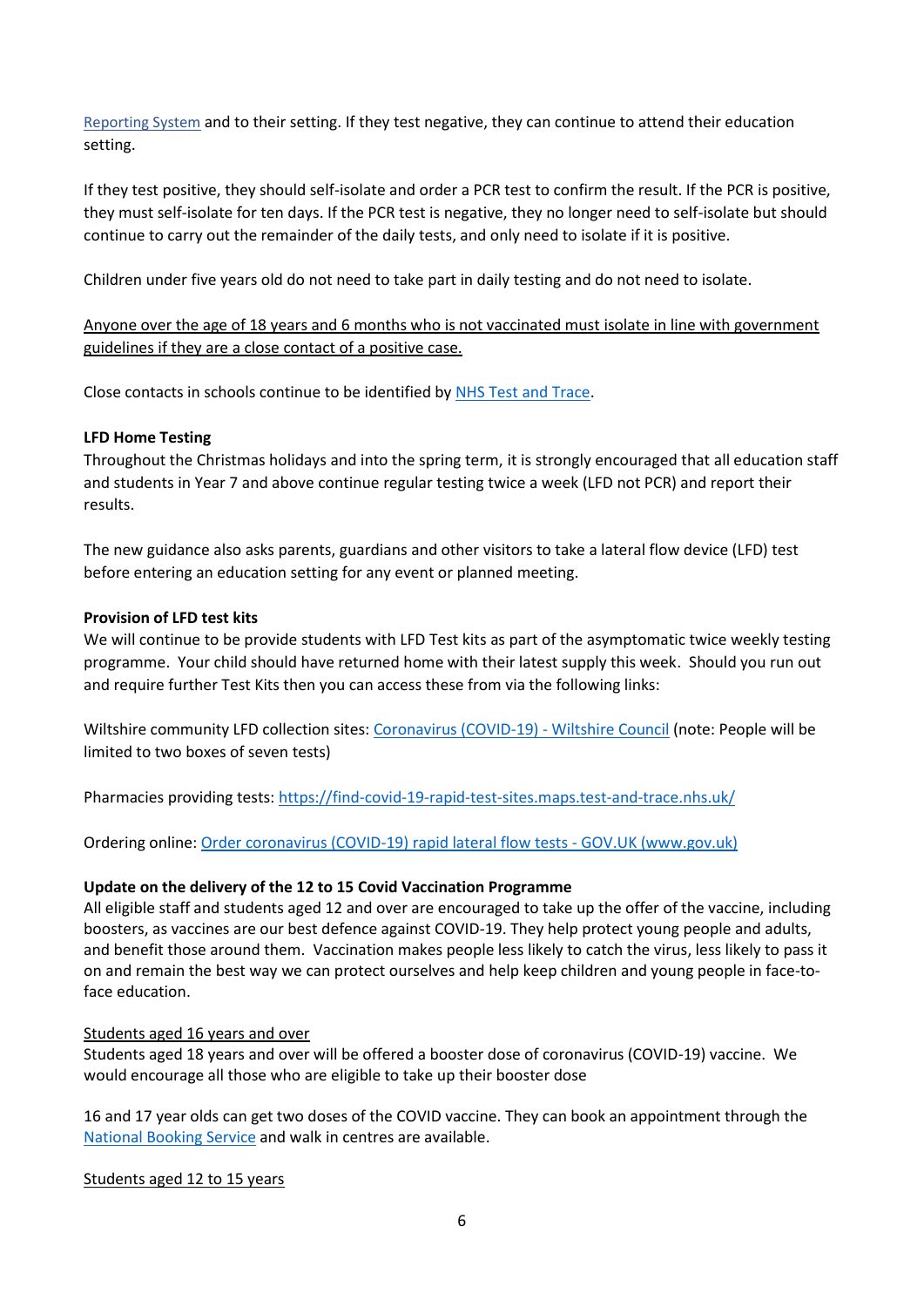Young people aged 12 to 15 in England will be offered a second dose of the Pfizer-BioNTech COVID-19 vaccine, following advice from JCVI. Parents of children aged 12-15 that have not yet had their first vaccine can book their child's first vaccination slot over the winter break via the [National Booking Service.](https://www.nhs.uk/conditions/coronavirus-covid-19/coronavirus-vaccination/book-coronavirus-vaccination/) Booking for the second dose will open on Monday 20th December.

We understand that 12 to 15 year olds will be able to receive COVID-19 vaccinations in school next term, as well as having the option to receive the vaccine out of school, such as through vaccination centres, but we don't have any further information on this at this stage.

## **Staff Changes**

On Friday we said goodbye to a couple of members of staff colleagues leaving The Corsham School. For those leaving for roles in other schools, or welcoming retirement, or moving into new challenges, I feel particularly indebted to them both for their contribution to the education of our students at a time when circumstances could not have been more challenging. I wish them all the very best for the future and hope they will carry with them very fond memories of their time working here with our wonderful students and staff colleagues.

Staff leaving us for new beginnings are: Sarah Dustan (Social Sciences) Natasha Dorman (Art Maternity Cover)

New and returning staff members joining us/who have already joined us for January 2022 are: Rachael Sloan – Teacher of Art & CTL for Visual Arts & DT Shilvanti Mahmood – Teacher of Science Eva Jefferies – Careers Advisor Andrea Fox – Science Technician

Year 8-13 Changed Tutor Group Arrangements from January: 10B1 - Ms Sloan replaces Ms Dorman 11F1 - Mrs Rolfe replaces Ms Dustan

#### **Term Dates 2022/23**

I thought it would be useful to remind you that the 2022/23 Term Dates/school holidays and Teacher Development Days have now been set and can be found on our website via: <http://www.corsham.wilts.sch.uk/Term-Dates>

#### **Wiltshire Public Health information - Play your part over Christmas**

The number of cases in Wiltshire continues to be around the national average but we know that the media is reporting rates are on the increase this week: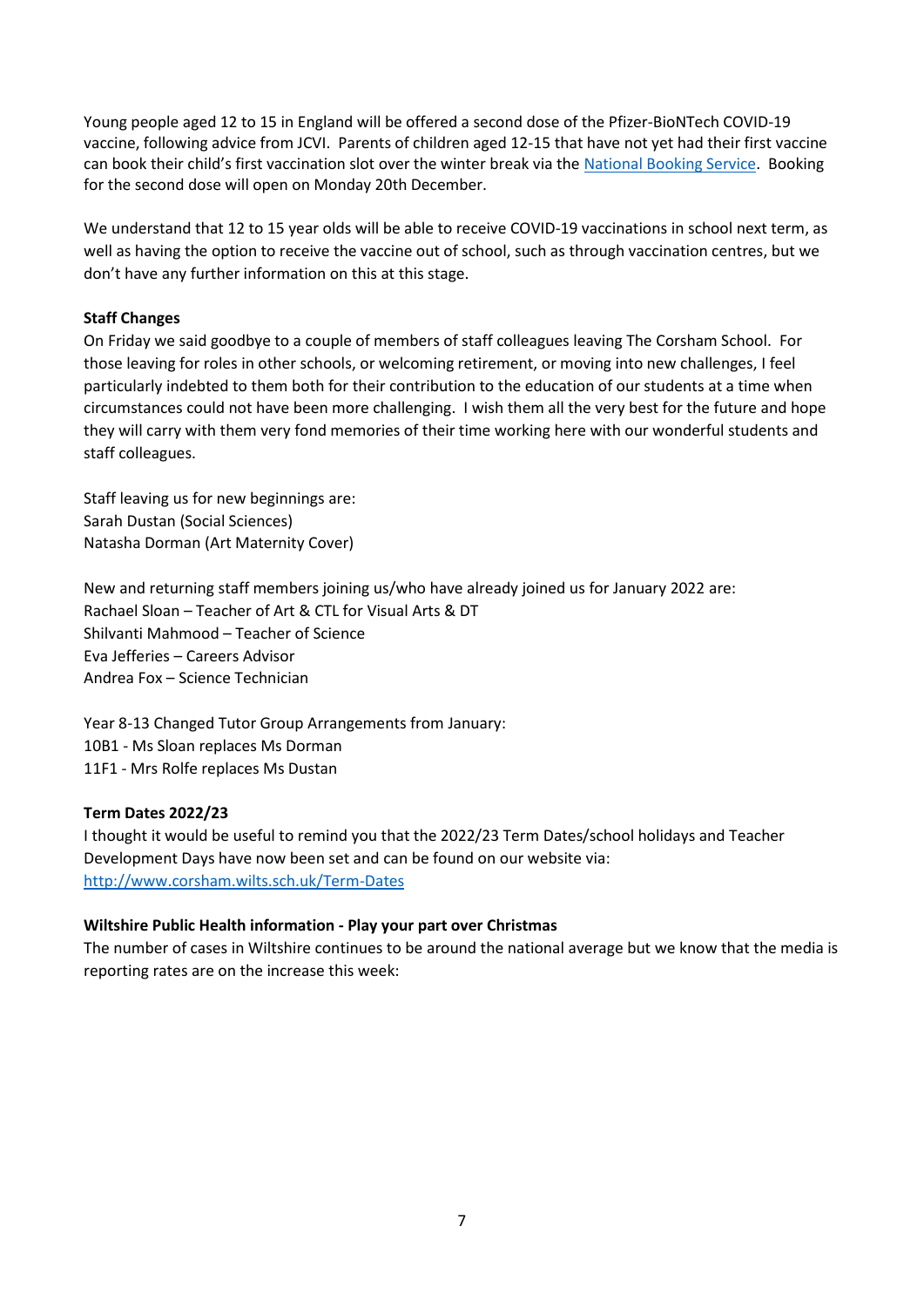

So, please continue to wear a mask in enclosed indoor spaces; wash or sanitise hands regularly; isolate and book a PCR test if you have any COVID-19 symptoms; getting the vaccine when offered; and taking regular lateral flow tests to help break transmission.

Thanks for your support.



# **Thank you and Merry Christmas**

Merry Christmas! We have made it to the end of a tumultuous 2021. We have seen many successes, not least in the start that our newest students have made in Year 7 and the Sixth Form. We have been so impressed by the kindness, curiosity and determination of our students of all ages: they have remained focused on the task in hand, despite the continued disruption of the pandemic.

The ongoing situation with COVID-19 has impacted our staff, as well as our students and their families. Colleagues have worked exceptionally hard to minimise disruption to the continuity of teaching and tutoring through a period of higher-than-usual staff absence. This has added pressure and work to an already busy job for those remaining in school. We hope that the push for booster jabs, and the control measures in school, will mean a more settled period in the new year, but only time will tell. In the meantime, we want to thank our students for their consistent work ethic and approach – even when they don't have their usual teacher – and families for your understanding.

More immediately, of course, we are looking forward to a well-deserved festive break. After the year we've had, our students deserve some time to rest, recharge and recover - and our staff desperately need it too!

We know 2022 is going to present more challenges. Like you, we want the very best for your children and together we will continue to do our best to make this aspiration a reality.